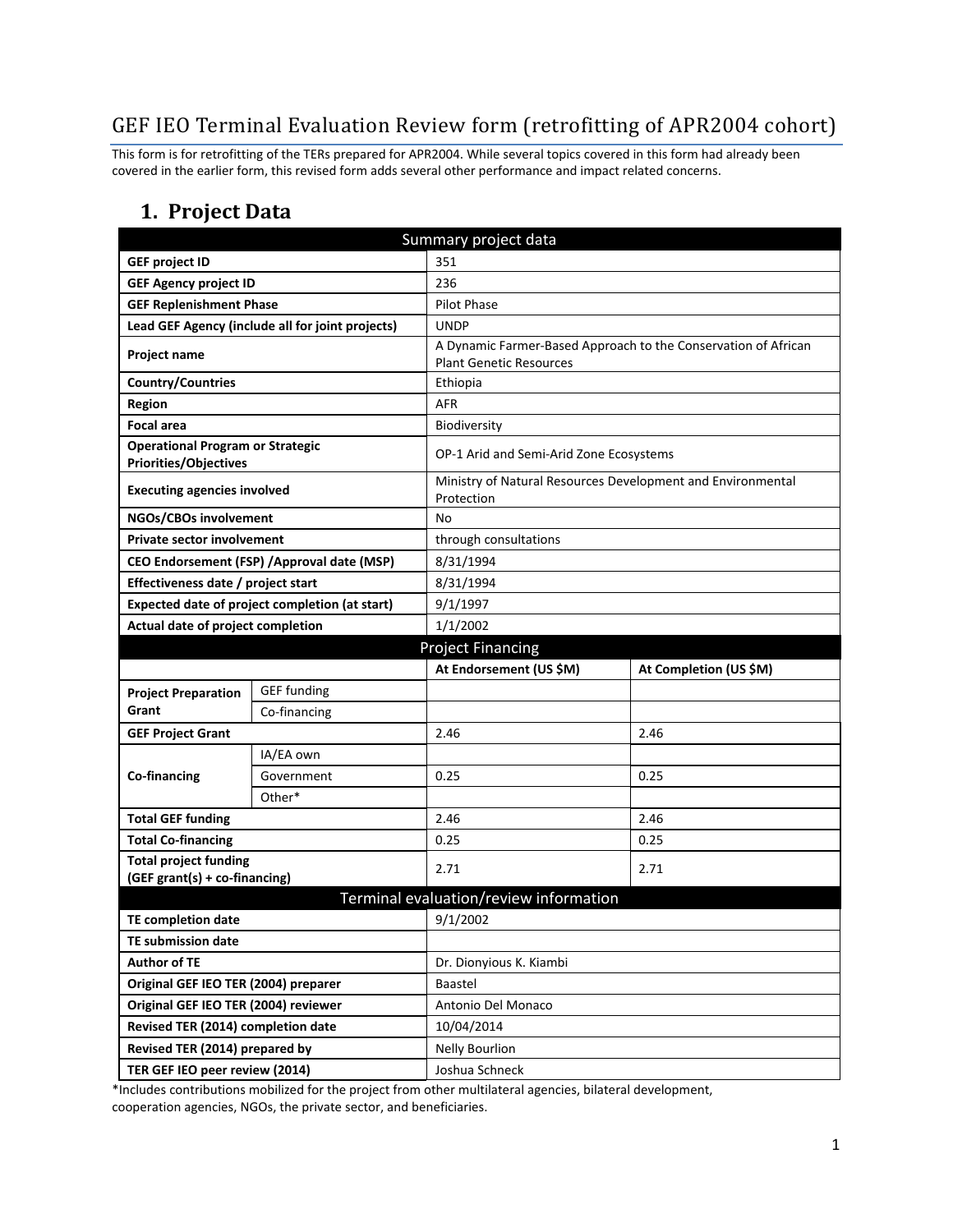#### 2. Summary of Project Ratings

| <b>Criteria</b>                                  | <b>Final PIR</b> | <b>IA Terminal</b><br><b>Evaluation</b> | <b>IA Evaluation</b><br><b>Office Review</b> | <b>GEF EO Review</b> |
|--------------------------------------------------|------------------|-----------------------------------------|----------------------------------------------|----------------------|
| <b>Project Outcomes</b>                          |                  | N/A                                     | N/A                                          |                      |
| <b>Sustainability of Outcomes</b>                |                  | N/A                                     | N/A                                          |                      |
| <b>M&amp;E Design</b>                            | N/A              | N/A                                     | N/A                                          | MS                   |
| <b>M&amp;E</b> Implementation                    | N/A              | N/A                                     | N/A                                          | MU                   |
| <b>Quality of Implementation</b>                 | N/A              | N/A                                     | N/A                                          | UA                   |
| <b>Quality of Execution</b>                      | N/A              | N/A                                     | N/A                                          | MU                   |
| <b>Quality of the Terminal Evaluation Report</b> |                  |                                         | N/A                                          | MU                   |

### **3. Project Objectives**

3.1 Global Environmental Objectives of the project:

According to the previous TER, the global environment objective of this project is the conservation of genetic resources of indigenous crop varieties maintained by farmers in dynamic agro-systems found in Ethiopia.

As stated inthe PD, this is a biodiversity conservation project that addresses indigenous crop varieties maintained by farmers in dynamic agro-ecosystems Ethiopia. Past efforts to conserve crop diversity have focused on maintaining genetic diversity in static *ex situ* gene banks. Through a novel method of establishing Community Gene Banks this project links farm communities and their landraces with existing genetic resource conservation efforts of the Plant Genetic Center/Ethiopia (PGRC/E). Strengthening of Ethiopian capacity for research and extension supports conservation and will allow a sustainable expansion of this program to other regions of the country**.** 

#### 3.2 Development Objectives of the project:

According to the previous TER, the development objective of this project is to develop a sustained capacity within Ethiopia to conserve biodiversity of crop landraces together with their associated farmer knowledge.

The last PIR states the five outcomes of the project:

- (1) Strengthen the institutional capacity for planning and implementing *in situ* conservation. Establish community support for in situ conservation in 8 districts and establish community gene banks in 6 of those districts.
- (2) Established in-situ conservation areas and constructed Community Gene Banks
- (3) Select and train farmer conservators to curate and manage the community gene banks.
- (4) Improved extension agent training in districts with community gene banks.
- (5) Identification by PGRC/E and consultants/NGO of market products that utilize landraces and their potential market.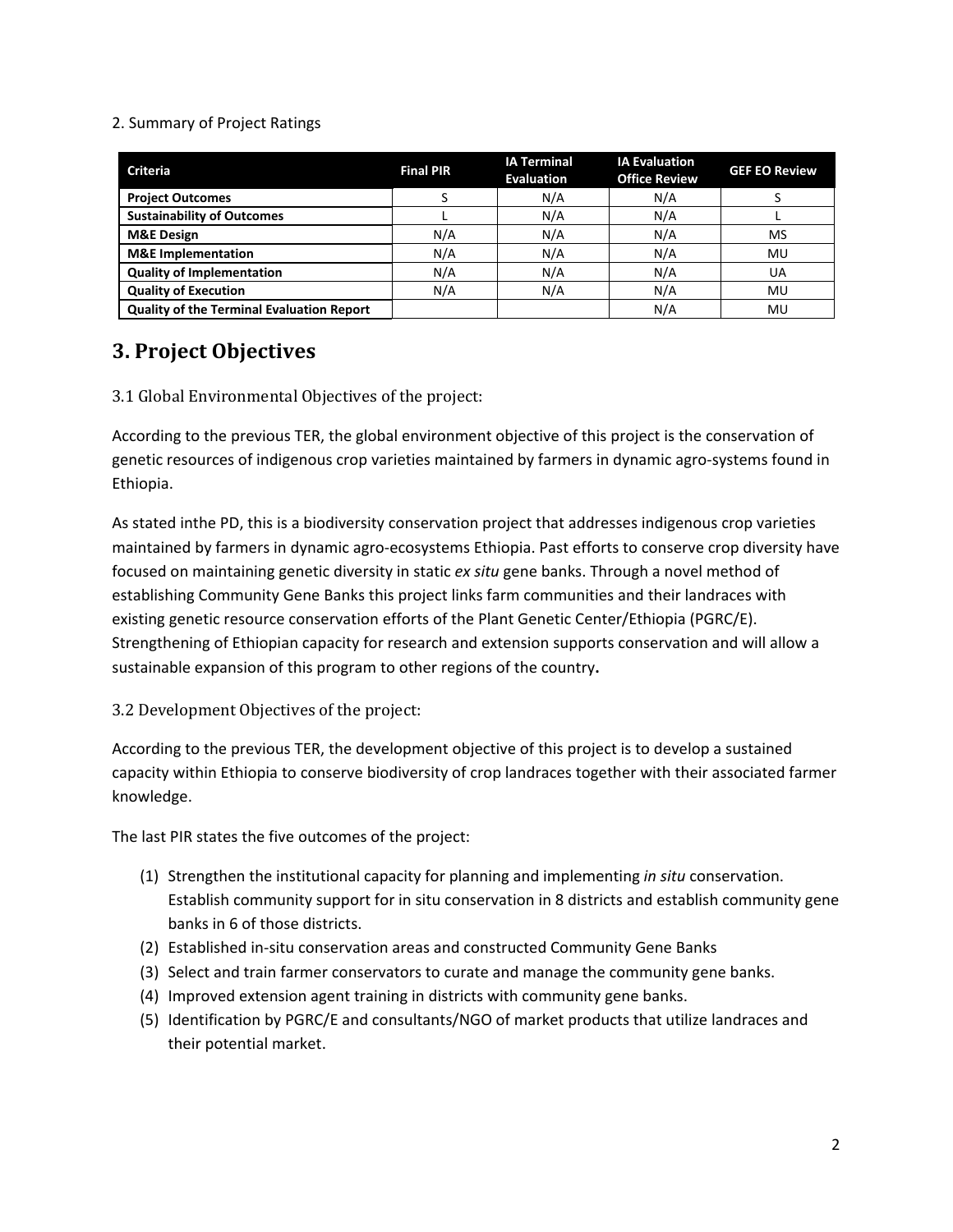3.3 Were there any **changes** in the Global Environmental Objectives, Development Objectives, or other activities during implementation?

There has been no change in the objectives and activities of this project during implementation.

#### **4. GEF EO assessment of Outcomes and Sustainability**

Please refer to the GEF Terminal Evaluation Review Guidelines for detail on the criteria for ratings.

Relevance can receive either a Satisfactory or Unsatisfactory rating. For Effectiveness and Cost efficiency, a six point rating scale is used (Highly Satisfactory to Highly Unsatisfactory), or Unable to Assess. Sustainability ratings are assessed on a four-point scale: Likely=no or negligible risk; Moderately Likely=low risk; Moderately Unlikely=substantial risks; Unlikely=high risk. In assessing a Sustainability rating please note if, and to what degree, sustainability of project outcomes is threatened by financial, sociopolitical, institutional/governance, or environmental factors.

Please justify ratings in the space below each box.

| 4.1 Relevance | Rating: Satisfactory |
|---------------|----------------------|
|---------------|----------------------|

There is no information on relevance in the previous TER, and in the TE; Information comes from the PD.

The relevance of this project is satisfactory.

The objectives of the project are relevant to the two mains policies developed by the country; a policy on plant genetic resources (both wild and domesticated) that clears the way for a strategy on the conservation and sustainable use of plant genetic resources in Ethiopia, and a second national policy that supports landrace genetic conservation and utilization. Ethiopia is tackling the policy issues of the conservation and enhanced utilization of landraces, but the scientific and technological capability is low. The GEF support is therefore relevant, since this project us designed to conserve and effectively utilize landraces by expanding the informal strategies for genetic resource conservation that are currently in effect. According to the PD, "by incorporating the informal sector into the international network, an overall, integrated strategy for genetic resource conservation ca emerge, involving farmers, farming communities, scientists, and extension workers. This process will provide for a reciprocal exchange of information, materials and benefits between these two sectors that have, to date, remained largely divorced from one another" (PD, pg.11).

|  | 4.2 Effectiveness | Rating: Satisfactory |
|--|-------------------|----------------------|
|--|-------------------|----------------------|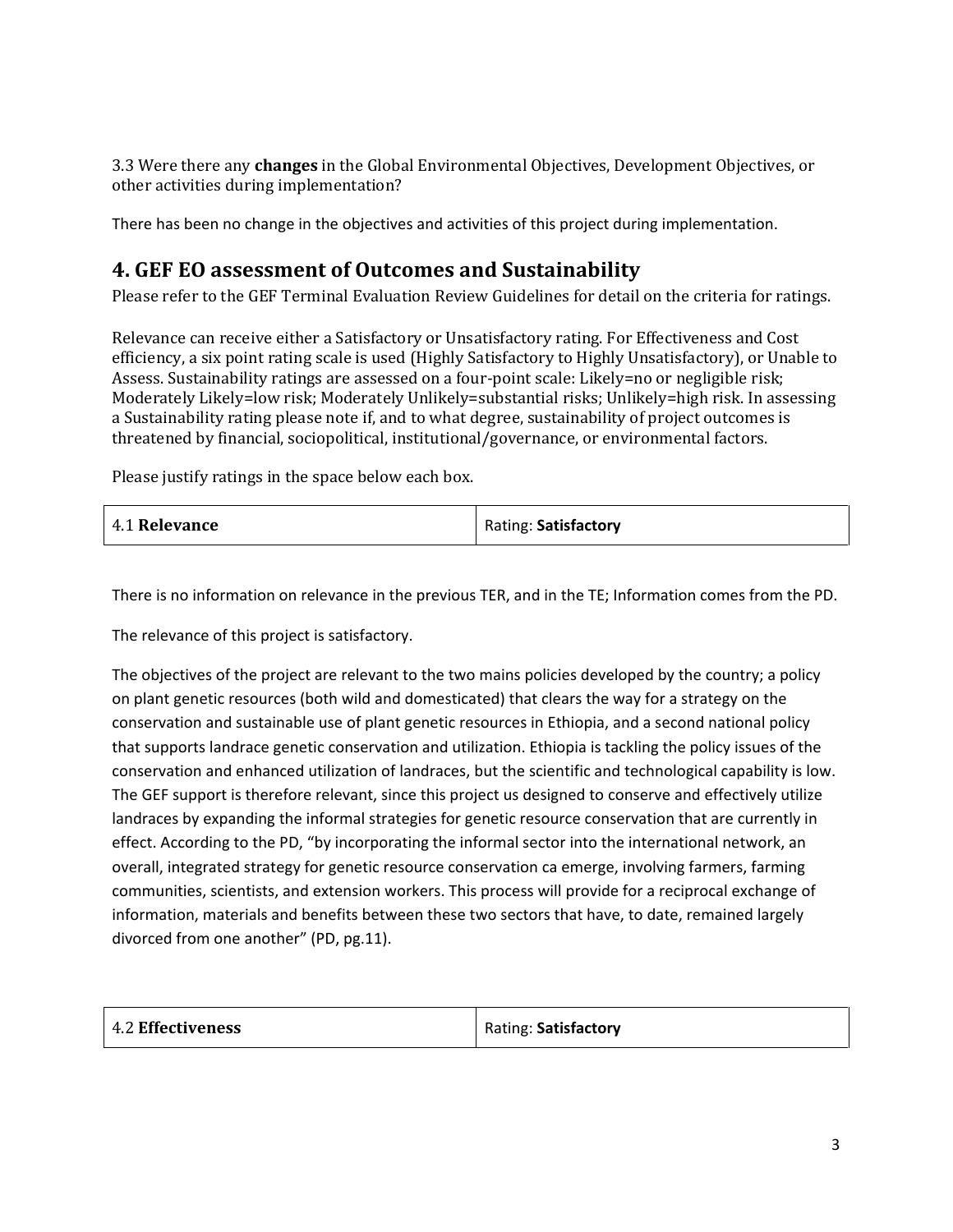According to the previous TER, the Project is unique and considered as the pioneer in promoting farmerbased landraces conservation and enhancement both in the country and elsewhere. The project has clearly demonstrated that on farm conservation is a practical, viable and effective mechanism for maintenance of plant genetic resources by farmers in their traditional farming systems and settings.

The creation of the Community Gene Banks (CGBs) and the Community Conservation Associations (CCAs) models and concepts is a very practical approach to the conservation and use of plant genetic resources at the community level as it links farm communities and their landrace with existing genetic conservation efforts. This approach is highly replicable in other parts of the country and around the world if modified appropriately to suit the socio-cultural conditions of the rural communities.

The following are the major project's achievements described in the TE:

- (1) The institutional capacity of IBCR to manage on-farm conservation initiatives strengthened
- (2) The molecular laboratory established and ex situ conservation gene bank well equipped
- (3) Project vehicles, office and field equipments procured and in use.
- (4) On-farm conservation, research and development activities initiated in six project sites
- (5) Numerous publications including 2 papers in scientific journals, 6 MSc Thesis, 3 PhD Thesis and several technical papers, workshop proceedings and reports
- (6) 4 PhDs, 6 MScs, 7 BScs and 13 Diplomas trained in different technical fields
- (7) 48 DAs, 44 Certificates and 3883 farmer conservators trained and engaged in on farm conservation
- (8) 12 CCAs with a membership of 3359 farmer conservators established and functioning
- (9) 400 farmer varieties comprising 22 crops conserved on rotational basis in 49 conservation sites in six districts
- (10) 12 well equipped Community Gene Banks with an annual turnover of 136,942 Kg of farmer varieties established and functioning in six project sites
- (11) Linkages with private sector established resulting in contracts for farmers to supply 1,000 tons of durum wheat annually
- (12) 2 National workshops held one on ecogeographic surveys and the other on presentation of project results and planning for the follow-on project.

However, some of the project's achievements were mitigated by shortcomings including:

- (1) Inadequate participation of women in conservation and training activities.
- (2) Lack of a clear strategy in the establishment of botanical gardens and consequently this component of the project is incomplete in several sites including Ada'a, South Wolo and Tigray.
- (3) Lack of efforts to establish institutional linkages and specialized and interdisciplinary networks. In the implementation of activities IBCR has largely adopted a unilateral approach with inadequate involvement of key partners in the research component, which is necessarily complex and multidisciplinary in nature. The CCAs are therefore not legalized and their sustainability is on slippery grounds.
- (4) Finally, the research agenda didn't benefit from an harmonized approach based on an overall institutional implementation strategy. There seems to be little cross-fertilization, synergy and horizontal transfer of experiences and technologies between sites.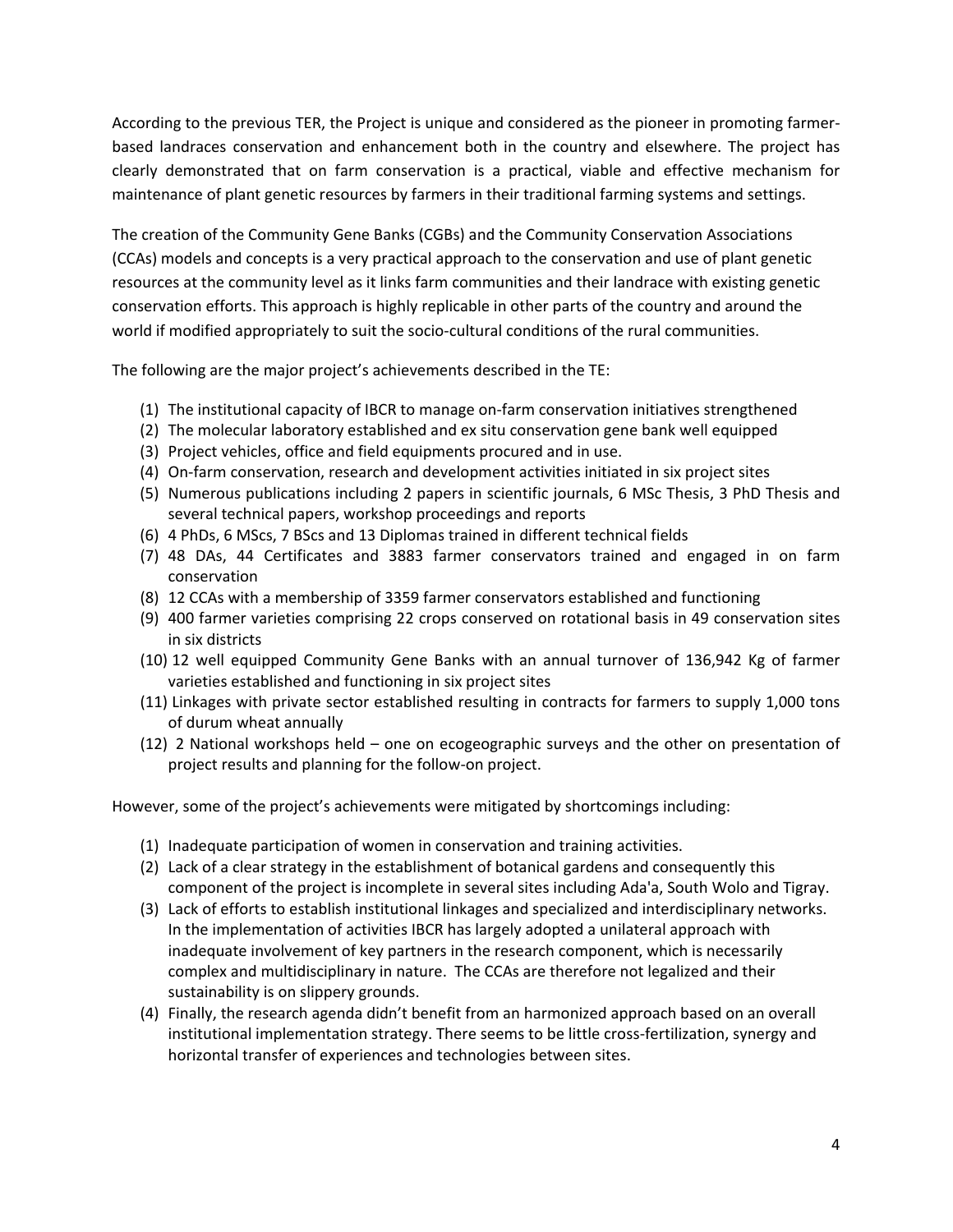Overall, the effectiveness can be rated as satisfactory.

| 4.3 Efficiency | Rating: Moderately Satisfactory |
|----------------|---------------------------------|
|                |                                 |

No detailed information on efficiency is given in the TE.

The only information is that the project was scheduled to end in 1998 but terminated four years behind targeted completion date (no explanations stated in the TE for the delays). In addition, the TE also mentioned a lack of timeliness in delivery of material and monetary provisions to Development Assistants (DAs). According to the TE, "the project has largely taken a unilateral approach in implementation of its activities with only marginal involvement of key stakeholders primarily due to shortage of funds and time".

As shown in the last PIR, the project appeared to have stayed on budget. No detailed information is given, but the budget seems to have been respected.

Overall, the efficiency is rated as Moderately Satisfactory.

| 4.4 Sustainability | Rating: Likely |
|--------------------|----------------|
|--------------------|----------------|

According to the previous TER, the conservation of plant genetic resources on farm is an ecologically sound approach that allows for continuity of evolutionary processes of diversity through the gradual adaptation of crops to biotic and abiotic pressures while at the same time sustaining livelihoods and providing a source of genetic material that sustains agricultural production. The government, through IBCR, is putting in place sustainability mechanisms through provision of funds to meet the major running costs of the Community Gene Banks (CGBs) including the Development Assistants (DAs) salaries. The project has stopped the cash compensation system and has strengthened the more sustainable revolving seed loan schemes, which have to a large extent provided incentives to farmers. The milling companies used to import the wheat variety but are now contracting farmers to supply the grain, with an estimated annual demand of 10,000 quintals (1,000 tons).

The project has also created awareness and raised the national profile of plant genetic resources among scientists, the public and the policy makers. The heightened profile on biodiversity, leading to the Presidential Proclamation on the Institute of Biodiversity Conservation and Research (IBCR's) new mandate and the pronouncement of National Policy on Biodiversity Conservation and Research may partly be attributed to the work of the project. The project also contributed to increasing the awareness and participation of local farmers in the national plant genetic resources conservation. Because they rely on landrace for subsistence agriculture and are the beholders of the associated traditional knowledge their participation allowed for a reciprocal exchange of information, materials and benefits and therefore enhances crop conservation. The farmers' commitment to genetic resources conservation will allow the project benefits to be sustained.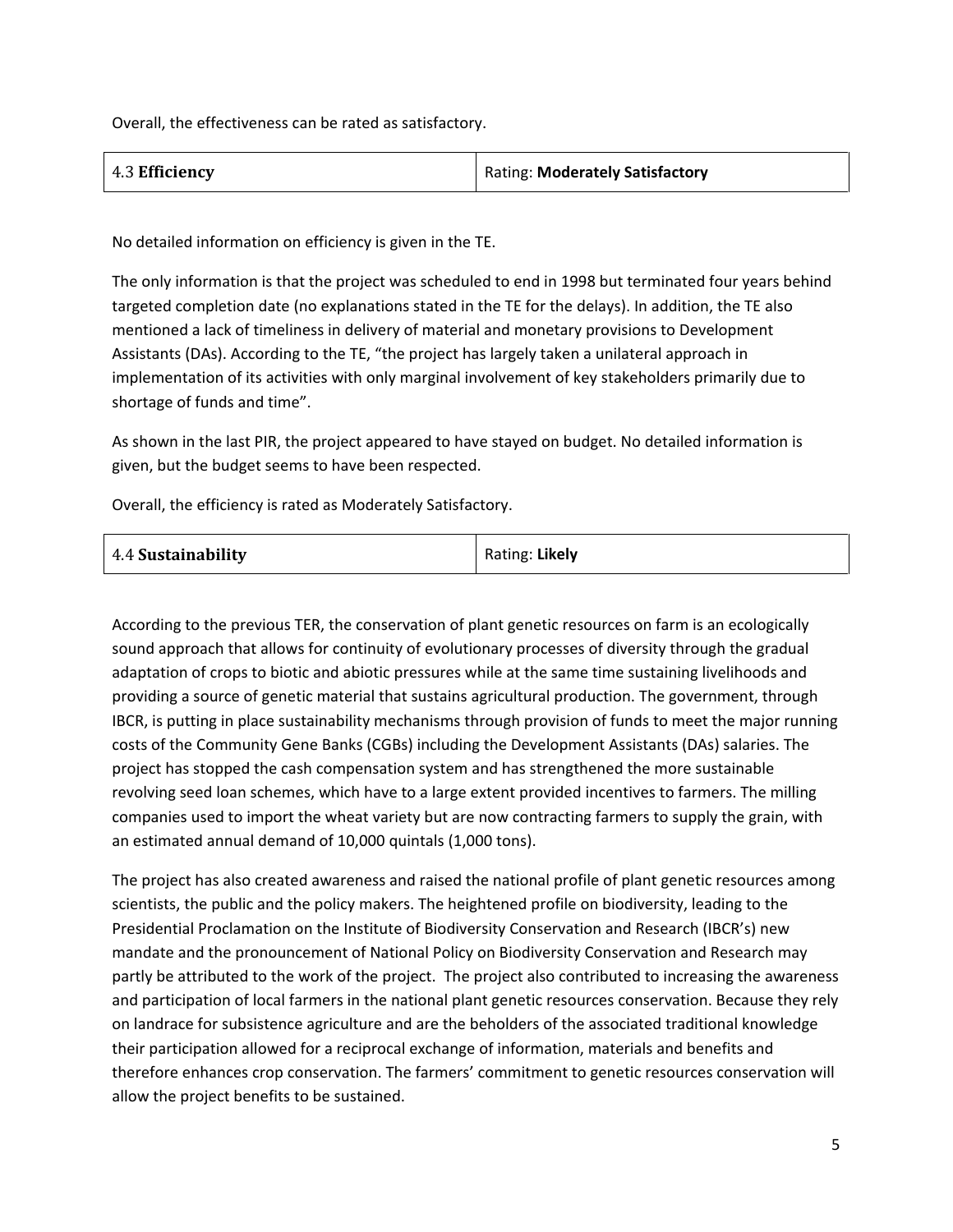The project has contributed significantly to the development of a sustained capacity within Ethiopia to conserve biodiversity of crop landraces through strengthening of farmer organizations: 12 CCAs are established and functional. Most CCAs have annual general meetings and, have adopted management framework. In addition more than 3883 conservators joined the CCAs. Twelve Community Gene Banks are now constructed, operational and there is a good community participation in their running. The numerous publications emanating from the project's research work will inform policy, scientific community and the population in Ethiopia and elsewhere in the world of the immense opportunities that exist in the sustenance of agricultural productivity without necessarily compromising conservation imperatives.

On the other hand, a closer collaboration with other institutions would have made use of their comparative advantages in accordance to their institutional mandates and mission statements especially in the social sciences and anthropological fields. CCAs rules and regulations are in place. However there is low women participation and CCAs are not yet legalized. There is a policy disconnect between promotion of farmer varieties as mandated to IBCR (through the Presidential Proclamation No.120/1998 the National Policy on Plant Genetic Resources) and the evident promotion of improved varieties and other inputs by Ethiopian Agriculture Research Organization (EARO) in response to the government's agricultural policy on increasing production. There is therefore an additional need to review and analyse the existing policies in relation to the nature and scope of policy and institutional support for in situ/on farm conservation programmes in order to enhance sustainability of farmer variety conservation. Devolution of power, more strengthened relationships with and greater involvement of regional organizations in the running of the CCAs would further enhance the sustainability of the project, which is an issue of concern to farmers since the necessary management capabilities have not yet been developed in some sites.

The CGBs have served the intended purpose but did not blend very well with the community physical environment. For instance, the CGBs had to be fumigated to deal with problems of grain storage pests and this could have been avoided by better integration of traditional post harvest seed storage methods based on documentation and application of indigenous knowledge. TE points out that it is not yet clear how the high calibre of trained personnel will be strategically deployed and used in the furtherance of the project's goals

### **5. Processes and factors affecting attainment of project outcomes**

5.1 Co-financing. To what extent was the reported co-financing essential to the achievement of GEF objectives? If there was a difference in the level of expected co-financing and actual co-financing, then what were the reasons for it? Did the extent of materialization of co-financing affect project's outcomes and/or sustainability? If so, in what ways and through what causal linkages?

No information on co financing is given in the previous TER and in the TE.

The last PIR only mentions that in this project there was no emphasis on additional finance leveraging. However, UNDP – seeing the linkages from the project to food security issues at local level added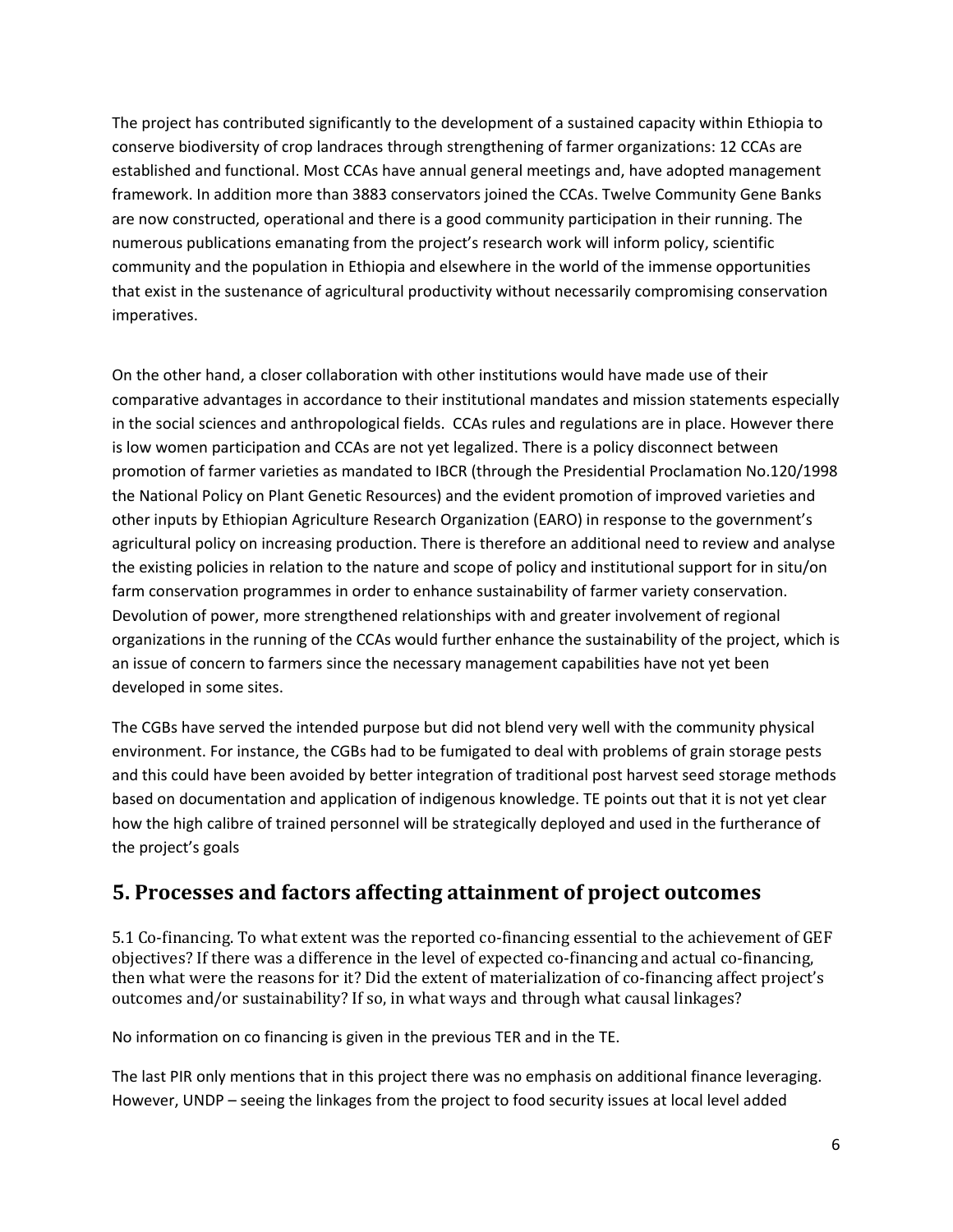another 0.135 million US \$ as co-finance to increase impact and dissemination of findings. Additionally, IBCR is seeking a follow-on project and has identified Irish and French willingness to co-finance an agrobiodiversity project in the future.

5.2 Project extensions and/or delays. If there were delays in project implementation and completion, then what were the reasons for it? Did the delay affect the project's outcomes and/or sustainability? If so, in what ways and through what causal linkages?

According to the previous TER, the project was scheduled to end in 1998 but terminated four years behind targeted completion date (no explanations stated in the TE for the delays). In addition, the TE also mentioned a lack of timeliness in delivery of material and monetary provisions to Development Assistants (DAs), but no reason are given.

5.3 Country ownership. Assess the extent to which country ownership has affected project outcomes and sustainability? Describe the ways in which it affected outcomes and sustainability, highlighting the causal links:

According to the previous TER, during the implementation of activities, the Institute of Biodiversity Conservation and Research (IBCR) has largely adopted a unilateral approach with inadequate involvement of key partners in the research component, which is necessarily complex and multidisciplinary in nature. Greater efforts could have been made to involve the key partners in a more meaningful way through joint project planning meetings and establishment of a consultative process that would have ensured more interactions at the planning, implementation and internal monitoring levels.

### **6. Assessment of project's Monitoring and Evaluation system**

Ratings are assessed on a six point scale: Highly Satisfactory=no shortcomings in this M&E component; Satisfactory=minor shortcomings in this M&E component; Moderately Satisfactory=moderate shortcomings in this M&E component; Moderately Unsatisfactory=significant shortcomings in this M&E component; Unsatisfactory=major shortcomings in this M&E component; Highly Unsatisfactory=there were no project M&E systems.

Please justify ratings in the space below each box.

| 6.1 M&E Design at entry | Rating: Moderately Satisfactory |
|-------------------------|---------------------------------|
|-------------------------|---------------------------------|

As envisaged in the project document, a Project Coordinating Committee (PCC) comprising extension agents, a farmer representative, University/EARO researchers, and local government agents assisted the Project Co-ordinator. In addition, a Project Advisory and Overseeing Committee (PAOC) made up of four prominent national and three international experts drawn from relevant disciplines provided technical oversight in the project's implementation. The PAOC's envisaged responsibility was to oversee, monitor and evaluate the project's activities and provide guidance throughout its life.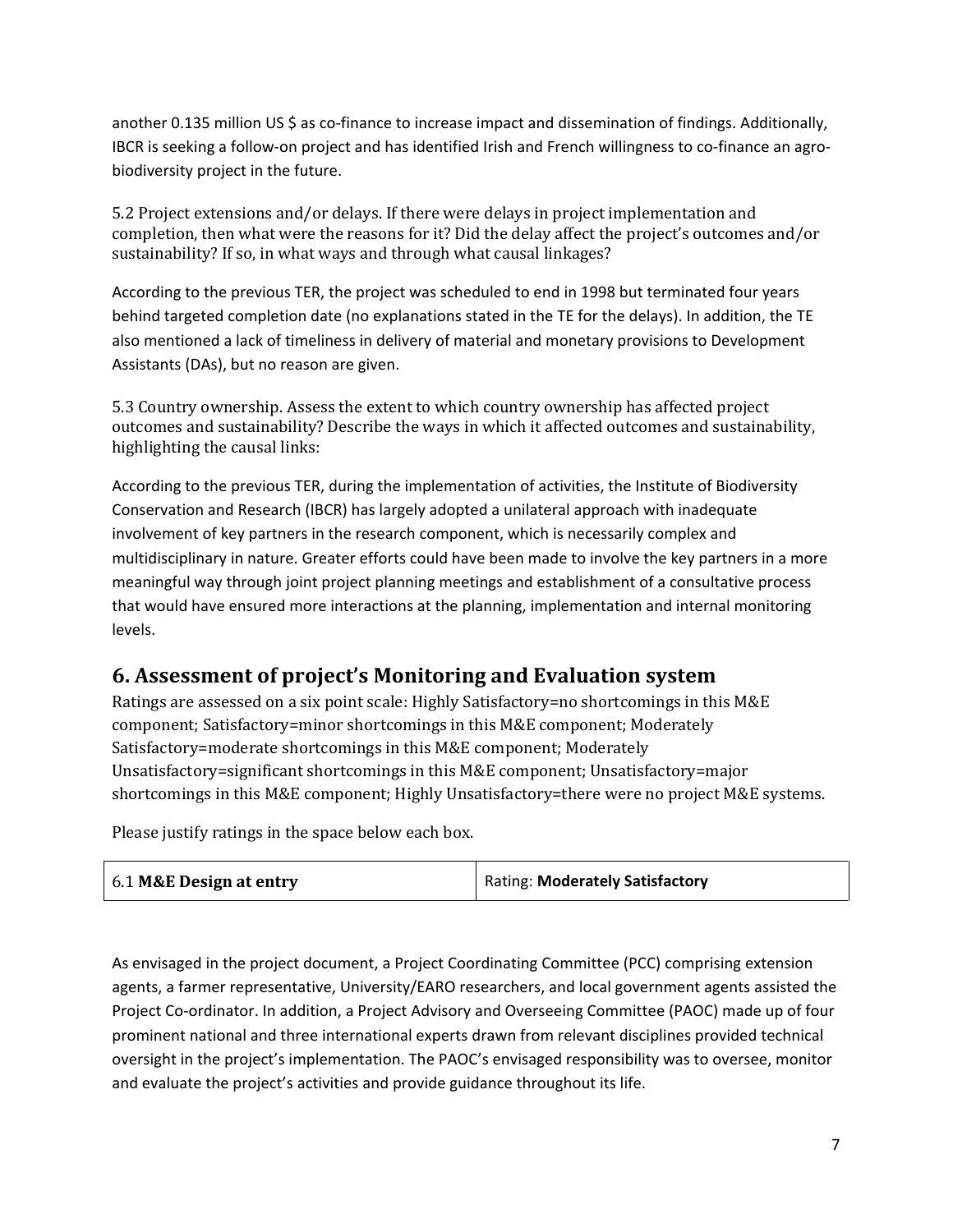Two evaluation missions were planned. The first of these was the mid-term review (MTR), which is an expectation under the NEX guidelines. The objective of the MTR was to report to IBCR and UNDP on the progress made in achieving the project objectives and offer suggestions for future planning. According to the TE, the MTR was to compile "a report on the status of the project using the project document and focus on the concept of the project design as well as inputs and outputs and also focus on the implementation, results and lessons learned". The second was the independent technical selective review undertaken by the Scientific and Technical Advisory Panel (STAP) of the Global Environment Facility (GEF) with the aim of assessing the scientific and technical soundness of the project and make recommendations as necessary.

Although the Project document did not present a Logical Framework Analysis, the TE provided one which lists performance indicators against which the TE does an assessment. However this assessment makes no reference to baseline conditions. Moreover, according to the previous TER, most of the indicators are not appropriate to assess project outcomes and focus on whether project activities have been realized.

Therefore the M&E design at entry is rated as Moderately Satisfactory.

| 6.2 M&E Implementation | Rating: Moderately Unsatisfactory |
|------------------------|-----------------------------------|
|------------------------|-----------------------------------|

According to the previous TER, the M&E implementation is rated Moderately Unsatisfactory.

Based on recommendations made through The MTR, some efforts were made in implementing recommendations on policy analysis and incentive measures particularly through the commissioning of consultants' reports on policy and marketing aspects and the linking of farmers with the milling industries. However, failure to fully implement recommendations from PAOC, STAP, MTR and other studies appears to be one of the main weaknesses of the project. For instance MTR key recommendations on strengthening institutional linkages and improving project monitoring were not implemented. In addition the STAP recommendations to broaden the spectrum of collaborating scientists and partner institutions and also build inter-disciplinary networks involving social scientists, anthropologists, sociologists and economists were not effectively addressed. According to the TE, this absence of follow up has mitigated project's achievements.

### **7. Assessment of project implementation and execution**

Quality of Implementation includes the quality of project design, as well as the quality of supervision and assistance provided by implementing agency(s) to execution agencies throughout project implementation. Quality of Execution covers the effectiveness of the executing agency(s) in performing its roles and responsibilities. In both instances, the focus is upon factors that are largely within the control of the respective implementing and executing agency(s). A six point rating scale is used (Highly Satisfactory to Highly Unsatisfactory), or Unable to Assess.

Please justify ratings in the space below each box.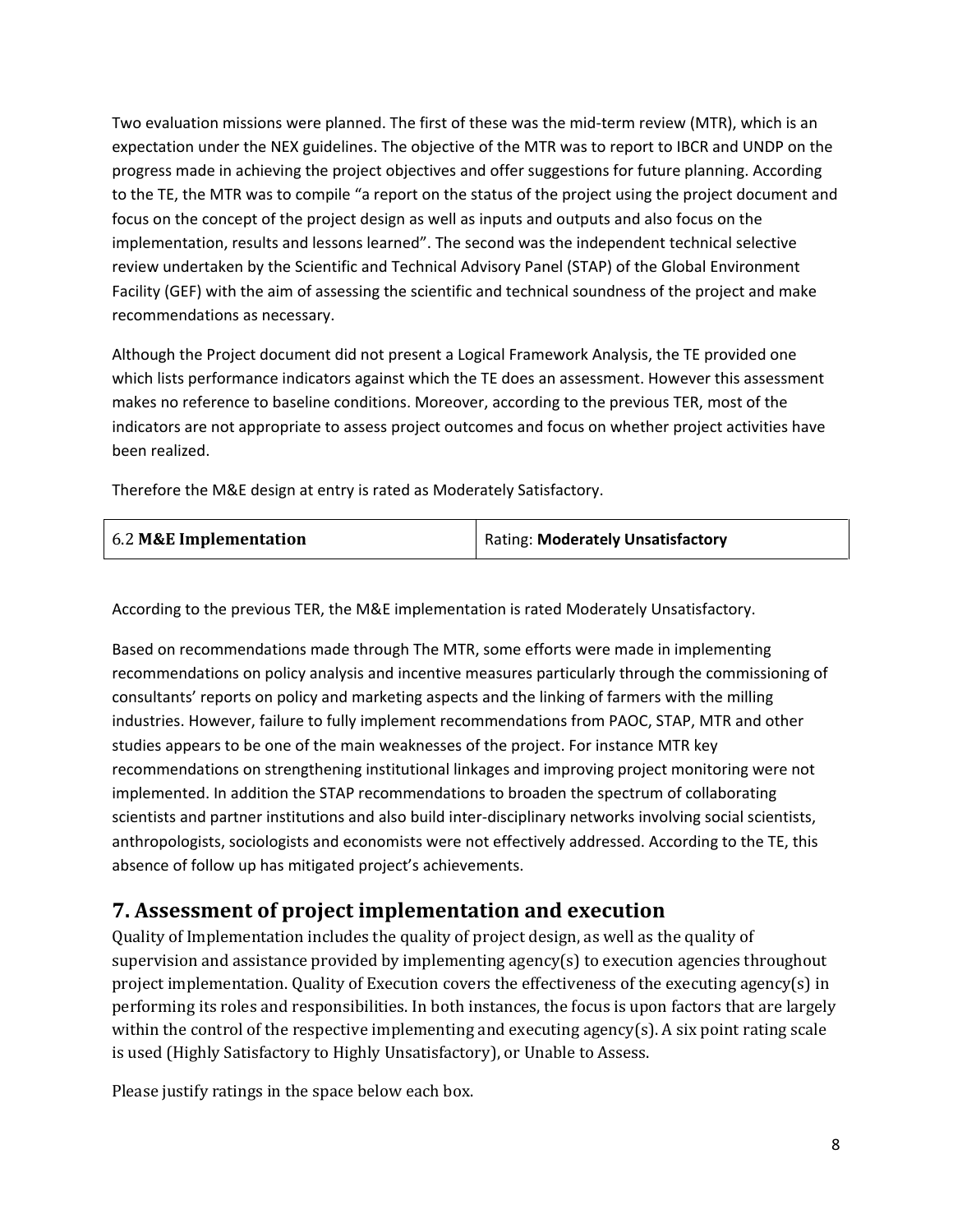| 7.1 Quality of Project Implementation | Rating: Unable to Assess |
|---------------------------------------|--------------------------|
|                                       |                          |

There is no information on the quality of project implementation in the previous TER and in the TE. Therefore, it is not possible to assess the quality of UNDP implementation.

| Rating: Moderately Unsatisfactory |
|-----------------------------------|
|                                   |

According to the previous TER, quality of execution is moderately unsatisfactory.

The main executing agency was Institute of Biodiversity Conservation and Research (IBCR). Other executting partners were Plant Genetic Resources Centre, Ministry of Natural Resources Development and Environment Protection (MNRDEP), and International Plant Genetic Resource Institute (IPGRI).

In the implementation of activities IBCR has largely adopted a unilateral approach with inadequate involvement of key partners in the research component, which is necessarily complex and multidisciplinary in nature.

Insufficient policy support for in situ conservation from Ministry of Agriculture was one of the main challenges. Ministry of Agriculture was preoccupied with High Yielding Varieties as an immediate input to crop and Food Security. The sectoral nature of the Ethiopia Government, with the executing agency IBCR being in "Ministry of Science" does not allow easy collaboration and it took time for policy lessons to filter into other Ministries. Additionally, frequent turnover of qualified staff and lack of motivating incentives is one of the challenges faced both at institute and project operation level – especially in the field.

#### **8. Assessment of Project Impacts**

8.1 Environmental Change. Describe the changes in environmental stress and environmental status that occurred by the end of the project. Include both quantitative and qualitative changes documented, sources of information for these changes, and how project activities contributed to or hindered these changes. Also include how contextual factors have contributed to or hindered these changes.

According to the last TER, this innovative pilot project greatly contributed to the intended goal of conserving the genetic resources of indigenous crop varieties by: establishing 6 in-situ conservation sites, 12 community gene banks, conserving on farm 400 farmer varieties comprising 22 crops with annual turnover of 136,942 Kg of seeds. Some farmer varieties that were lost have now been reintroduced in the project sites and interest and demand for these varieties has increased.

8.2 Socioeconomic change. Describe any changes in human well-being (income, education, health, community relationships, etc.) that occurred by the end of the project. Include both quantitative and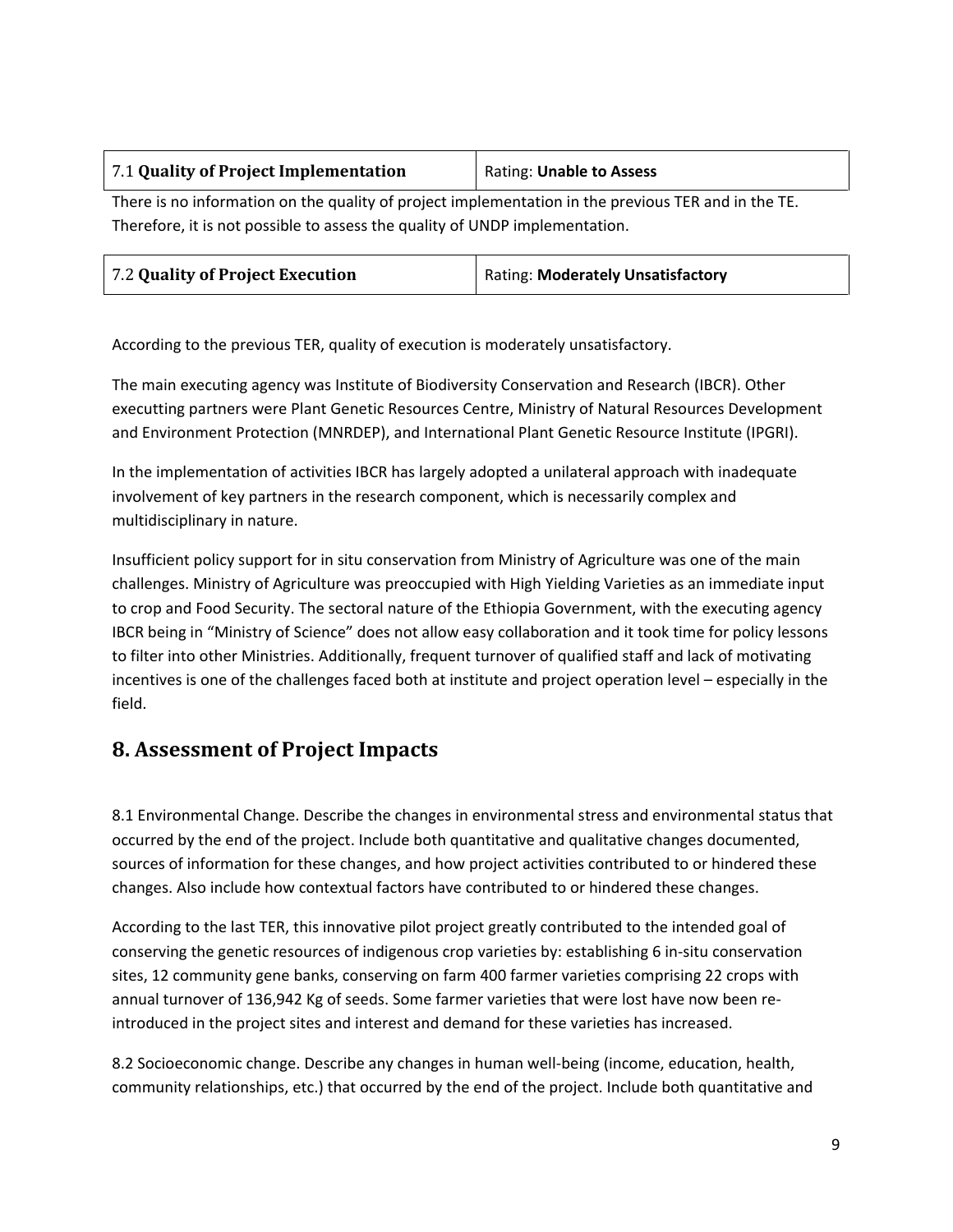qualitative changes documented, sources of information for these changes, and how project activities contributed to or hindered these changes. Also include how contextual factors have contributed to or hindered these changes.

The community conservation associations/ community gene banks model has proved quite successful in providing seed security to farmers and cushioning them against crop failure as was proved in Ejere the year before the TE was undertaken. As a result of the model's success, there was a steady growth of the amount of farmer variety seeds supplied and the number of farmer conservators (beneficiaries) joining the project in the period 1997-2002. In one of the site for example, the amount of wheat and legumes seed supplied to farmers increased from 24,000-339,000Kg while the total number of farmer beneficiaries rose from 156 to 1302 in the same period. As a result, there is an increase in awareness of the importance of on farm conservation

8.3 Capacity and governance changes. Describe notable changes in capacities and governance that can lead to large-scale action (both mass and legislative) bringing about positive environmental change. "Capacities" include awareness, knowledge, skills, infrastructure, and environmental monitoring systems, among others. "Governance" refers to decision-making processes, structures and systems, including access to and use of information, and thus would include laws, administrative bodies, trustbuilding and conflict resolution processes, information-sharing systems, etc. Indicate how project activities contributed to/ hindered these changes, as well as how contextual factors have influenced these changes.

#### a) Capacities

According to the last PIR, the project has made significant contributions in building scientific and research capacities within IBCR. It helped to raise awareness and strengthened the profile of conservation work in the country. The conservation model has shown signs of good potential for replication in other ecological zones within the country and elsewhere in Africa. (PIR)

The TE also mentions that the project has contributed significantly to capacity building to the National Herbarium of the Addis Ababa University and the project has successfully initiated and implemented a broad range of research in two broad thematic areas, ethno botanical research and, population and conservation biology. The research outputs comprise publications that include scientific papers in refereed journals, postgraduate Thesis, papers presented in workshops, technical reports and booklets.

Finally, the project has created awareness and raised the national profile of plant genetic resources among scientists, the public and the policy makers. The heightened profile of biodiversity, leading to the Presidential Proclamation on IBCR's new mandate and the pronouncement of National Policy on Biodiversity Conservation and Research may partly be attributed to the work of the project.

#### b) Governance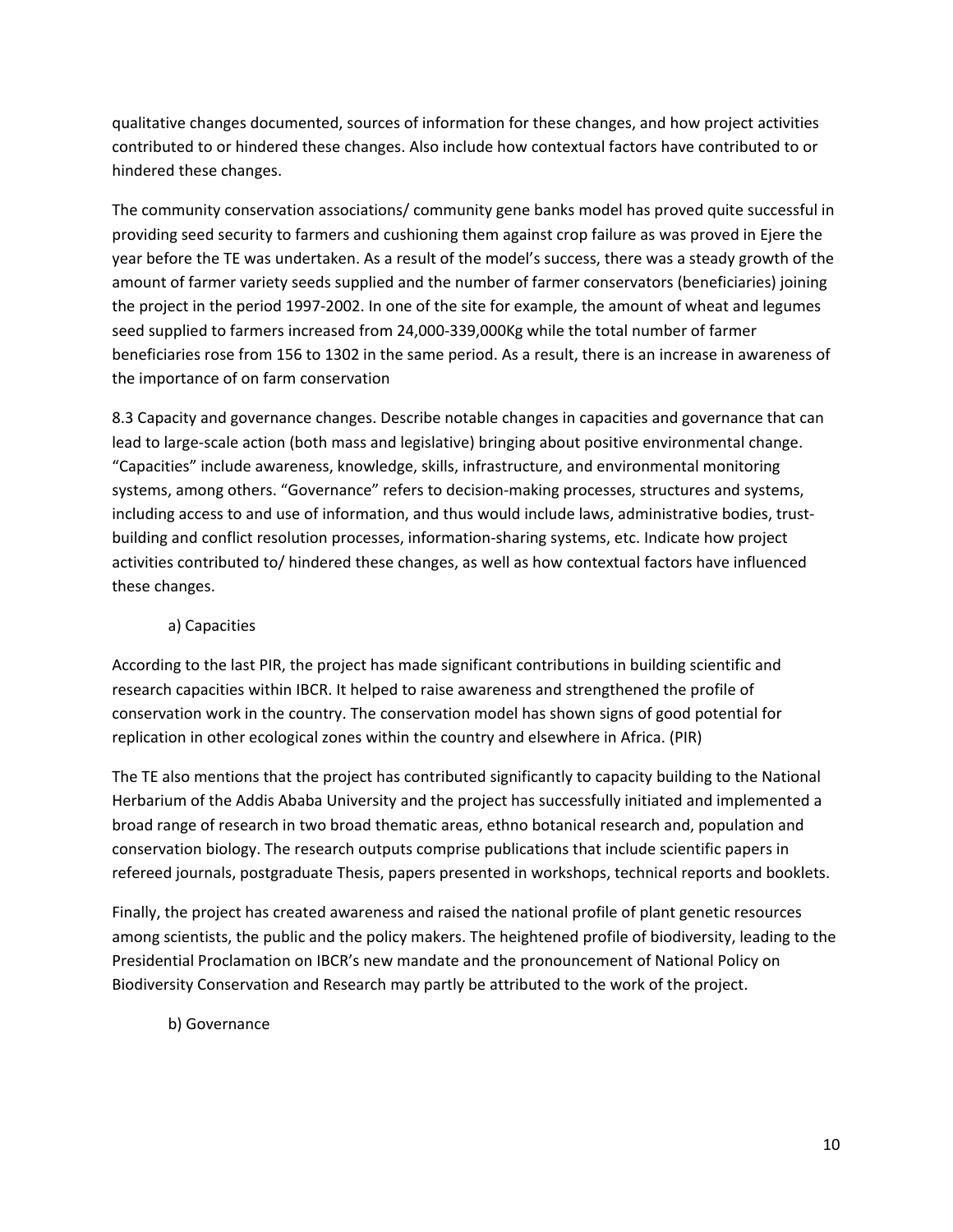According to the last PIR, the project has contributed to preparation of the new draft agricultural policy i.e. farmer varieties utilization in marginal areas has been included in the new draft policy as an extension package.

8.4 Unintended impacts. Describe any impacts not targeted by the project, whether positive or negative, affecting either ecological or social aspects. Indicate the factors that contributed to these unintended impacts occurring.

8.5 Adoption of GEF initiatives at scale. Identify any initiatives (e.g. technologies, approaches, financing instruments, implementing bodies, legal frameworks, information systems) that have been mainstreamed, replicated and/or scaled up by government and other stakeholders by project end. Include the extent to which this broader adoption has taken place, e.g. if plans and resources have been established but no actual adoption has taken place, or if market change and large-scale environmental benefits have begun to occur. Indicate how project activities and other contextual factors contributed to these taking place. If broader adoption has not taken place as expected, indicate which factors (both project-related and contextual) have hindered this from happening.

According to the TE, "the project has to a large extent served as a model and a learning process from which the country and the rest of the world can draw lessons for up-scaling, replication and informing policy". For example, if well documented, the concepts of CCAs and CGBs could serve as models with a high potential for replication within the country and elsewhere in the world.

### **9. Lessons and recommendations**

9.1 Briefly describe the key lessons, good practices, or approaches mentioned in the terminal evaluation report that could have application for other GEF projects.

The following lessons are mentioned in the previous TER:

- (1) Conservation of plant genetic resources on farm is a complex and multi-faceted undertaking that requires integrated strategies of institutional strengthening, research and training at different levels. It also requires a multidisciplinary approach that ought to draw skills and expertise from a wide range of institutions through establishment of strategic institutional linkages.
- (2) On farm conservation of crop genetic resources at the community level is a dynamic interplay of political, economic and socio-cultural factors. It requires an integrated farming systems approach that ought to enhance food security, increased agricultural productivity and farmers income, while maintaining diversity and contributing to the overall environmental health.
- (3) The conservation of plant genetic resources on farm is an ecologically sound approach that allows for continuity of evolutionary processes of diversity through the gradual adaptation of crops to biotic and abiotic pressures while at the same time sustaining livelihoods and providing a source of genetic material that sustains agricultural production.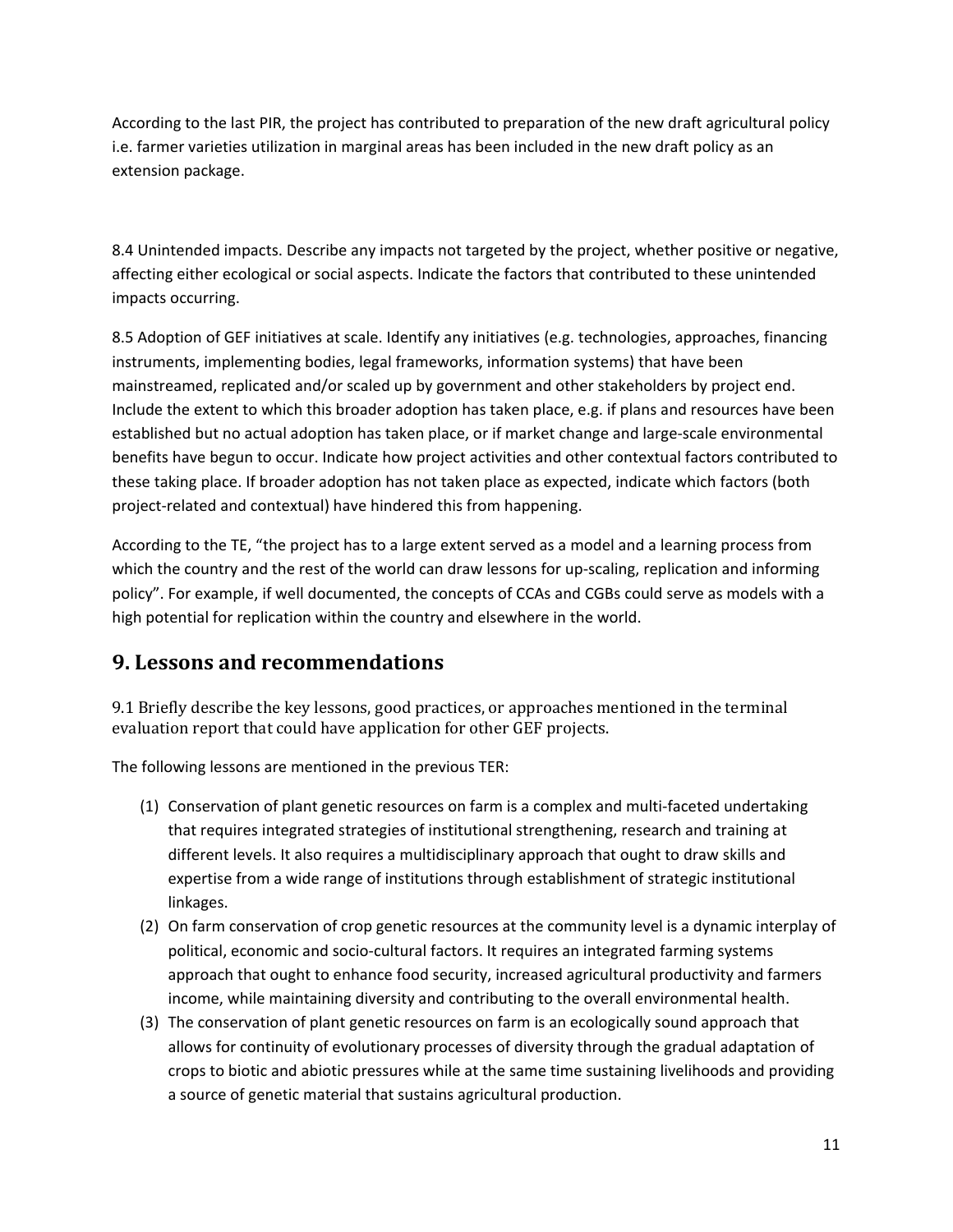- (4) The CCA-CGB model and concept is a very practical approach to the conservation and use of plant genetic resources at the community level. It is highly replicable in other parts of the country and the world at large but has to be modified appropriately to suit the socio-cultural conditions of the rural communities.
- (5) Policy disconnects between promotion of conservation imperatives such as maintenance of farmer varieties and the introduction of improved varieties for increased production on the other hand could be a great impediment, as farmers receive conflicting messages

9.2 Briefly describe the recommendations given in the terminal evaluation.

The following recommendations are described in the previous TER:

- (1) Building effective interdisciplinary networks involving scientists, including anthropologists, sociologists and economics as well as natural scientists such as population geneticists and biometricians would enhance the ethno botanical research component of the project.
- (2) A lot of experience and insights in community-based approaches to biodiversity conservation have been accrued in the project and these could be very useful in the development of a conceptual framework and implementation of a follow-on project.
- (3) A lot of value could be added to the project's achievements by a clearer demonstration of the impact of its activities on income generation, food security and linkage to health and nutrition.

### **10. Quality of the Terminal Evaluation Report**

A six point rating scale is used for each sub-criteria and overall rating of the terminal evaluation report (Highly Satisfactory to Highly Unsatisfactory)

| Criteria                                                                                                                                                | <b>GEF EO comments</b>                                                                                                                                                                                                                                                                                                                                                                                                                                                                    | Rating    |
|---------------------------------------------------------------------------------------------------------------------------------------------------------|-------------------------------------------------------------------------------------------------------------------------------------------------------------------------------------------------------------------------------------------------------------------------------------------------------------------------------------------------------------------------------------------------------------------------------------------------------------------------------------------|-----------|
| To what extent does the report<br>contain an assessment of relevant<br>outcomes and impacts of the<br>project and the achievement of the<br>objectives? | The report provides an incomplete assessment of the<br>project outcomes and impacts. Training and research<br>activities undertaken are described in details but while the<br>TE points out that it is not yet clear how the high caliber of<br>trained personnel will be strategically deployed and used in<br>the furtherance of the project's goals, the way in which<br>research findings have been and will be used to rationalize<br>in-situ conservation program is not discussed. | <b>MU</b> |
| To what extent is the report<br>internally consistent, the evidence<br>presented complete and convincing,<br>and ratings well substantiated?            | TE appears to be internally consistent, however some of<br>the affirmations made are not well supported by examples<br>or details. For instance, TE mentioned that the CGBs were<br>too costly but it is not clear by what standards and the<br>implications are not discussed. TE was also unable to assess<br>the great difference in CCA membership between the<br>various project sites. The TE, also did not give any ratings.<br>A lot of information is missing.                   | U         |
| To what extent does the report<br>properly assess project<br>sustainability and/or project exit<br>strategy?                                            | The TE provides valuable insights on sustainability<br>mechanisms established and points out some shortcomings<br>of the approaches that could limit sustainability of project<br>benefits (particularly at the institutional level).                                                                                                                                                                                                                                                     | S         |
| To what extent are the lessons                                                                                                                          | Lessons learned presented are comprehensive and well                                                                                                                                                                                                                                                                                                                                                                                                                                      | S         |